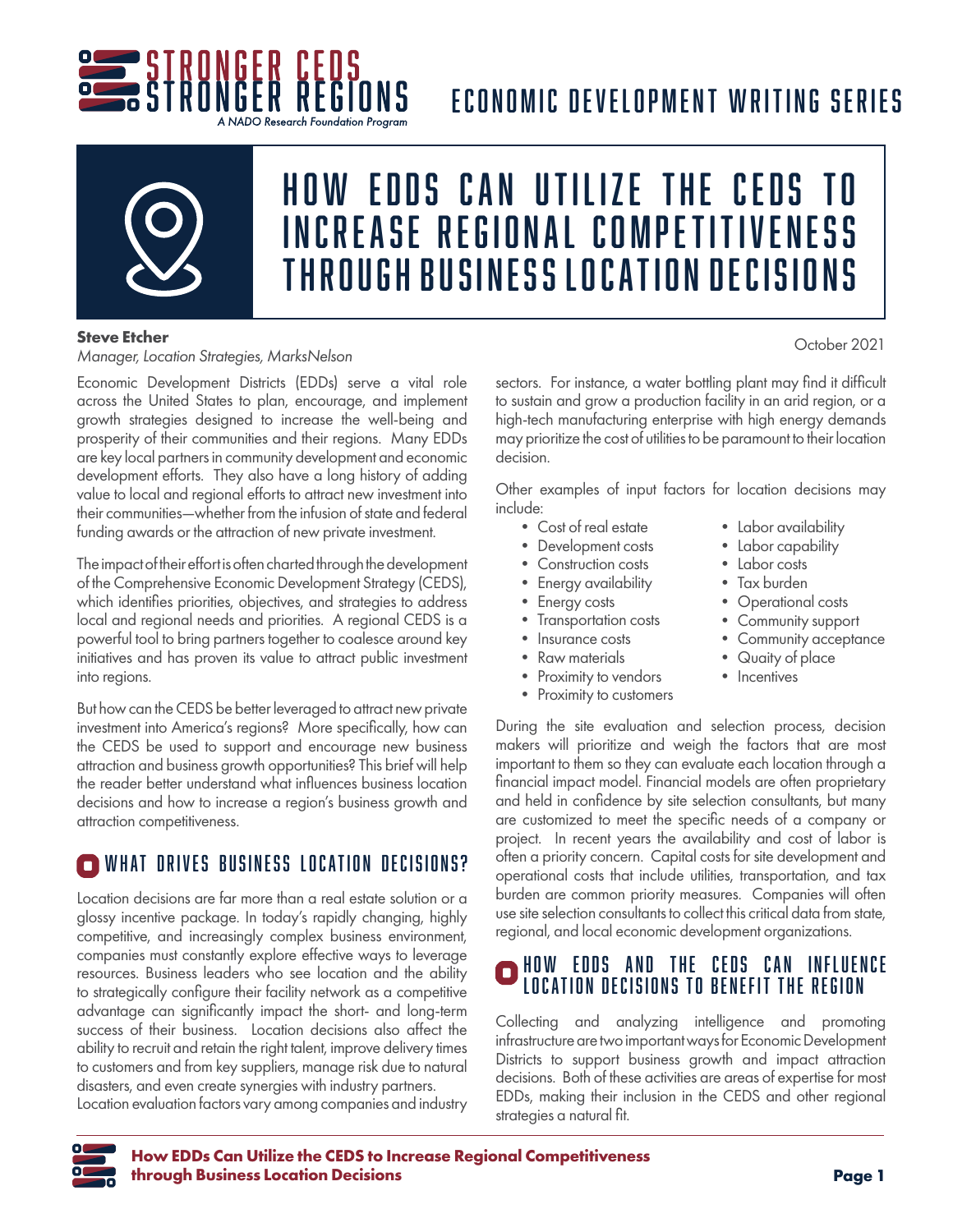### *Intelligence*

EDDs should be an information resource for local and regional economic development teams that support and encourage business growth and attraction in their regions. Many EDDs often serve a broader region than local economic development organizations and should coordinate efforts with all economic development teams within the region. EDDs are in a unique position to view and query information on a regional level to support economic development efforts because economies and labor sheds are regional.

EDDs should use their CEDS to capture and document key datasets that are vital to economic development efforts. These datasets become intelligence used by decision makers to guide location decisions. EDDs should be an integral part of the site selection process to present regional intelligence, represent the region's development plans, and to stay abreast of factors that influence location decisions and can impact development trends.

A key data element that EDDs can provide is labor analytics. Knowing the availability, capability, and affordability of labor in the region is highly sought-after information. In today's postpandemic environment, the constraints of the labor pool are newspaper headlines material. However, labor challenges were emerging prior to 2020, according to economist Dr. Chris Kuehl, Managing Director of **[Armada Corporate Intelligence](https://armada-intel.com/)**, who wrote in July 2021:

"The number of people in the workforce is now at the lowest point seen since the 1970s. The current level of workforce participation is at 61.6% and while that is up from the 60.2% that was registered in April 2020 it is a far cry from 66.6% in 2001. Even in the depths of the 2008 recession the rate was between 64.5% and 66.1%. The decline in workforce participation has been steep and consistent through the last two decades. There are a variety of reasons for the rate to decline – the most important has been the fact that Boomers are retiring at a rate of almost 10,000 per day. That is over 3.5 million experienced and educated workers leaving the workforce every year. Many jobs available require skills, education, and experience that the majority of potential applicants lack. Jobs in construction and manufacturing sectors have become highly technological and advanced. There has been more adoption of technology, automation, and robotics in manufacturing than in any other sector other than the medical community."

Communities, especially rural ones, must embrace the technology evolution and develop talent pipelines capable of meeting this need. The CEDS is an ideal instrument to develop and implement programs that can support the new workforce. It was once assumed that anybody with a willingness to work would be able to land a job at a factory or construction project and subsequently learn on the job. Those days are largely over as businesses now need people with the appropriate skills and background before they can start to train them. These sectors need a pipeline. Meeting the needs of the industrial community

will require extensive cooperation between employers and educational establishments (from primary through secondary to university and trade school). This presents a perfect role for EDDs to embrace and to guide the development of their region's future workforce.

Other examples of critical intelligence that EDDs are wellpositioned to contribute to business location decision models can include:

- Local and regional development constraints such as flood hazard areas, wetlands, karst topography, sensitive habitats, protected shorelines, and impacted or endangered and protected species. These constraints are critical pieces of intelligence for business location decisions and their early identification can expose potential fatal flaws and save businesses lost time and money.
- Knowledge of land use plans, zoning regulations, and development opportunities. EDDs often have expertise in these areas because many are helping their regions identify and implement land utilization strategies to create sustainable communities.
- Familiarity with local, regional, state, and federal resources to help advance workforce housing initiatives. Housing opportunities for a growing workforce is a factor that can influence the availability of qualified workers for new business expansion opportunities. EDDs can speak with a deep understanding of a region's housing composition and provide the latest data and trends.
- Livability standards and quality of place. These attributes have taken on additional importance in a tight labor market where intangibles like livable communities, work-life balance, and community amenities may make the difference in the confidence of a business to attract the talent needed to find success in your community. EDDs work tirelessly with their local partners to create and improve these community attributes and should be at the table showcasing their efforts to create quality communities where residents and businesses can prosper.
- Utility capacity, diversity, reliability, availability, and affordability. These are often key financial inputs into a local decision model. EDDs routinely work with their utility partners and can be a key resource for businesses wanting to gain a deeper understanding of the utilities available to support their enterprise.

While those proficient in gathering and correctly interpreting applicable data points can significantly narrow a search area with a "desktop review," there will come a point when more is needed. Engaging strategic partners, such as EDDs, to provide actionable intelligence from key datasets allows the site selection team to learn the story behind the data, address or validate areas of concern, and potentially identify creative solutions to challenges. The rising level of national, state, and local competition for job-creating projects is not only evidenced by growing incentive offerings, but also in the increasing